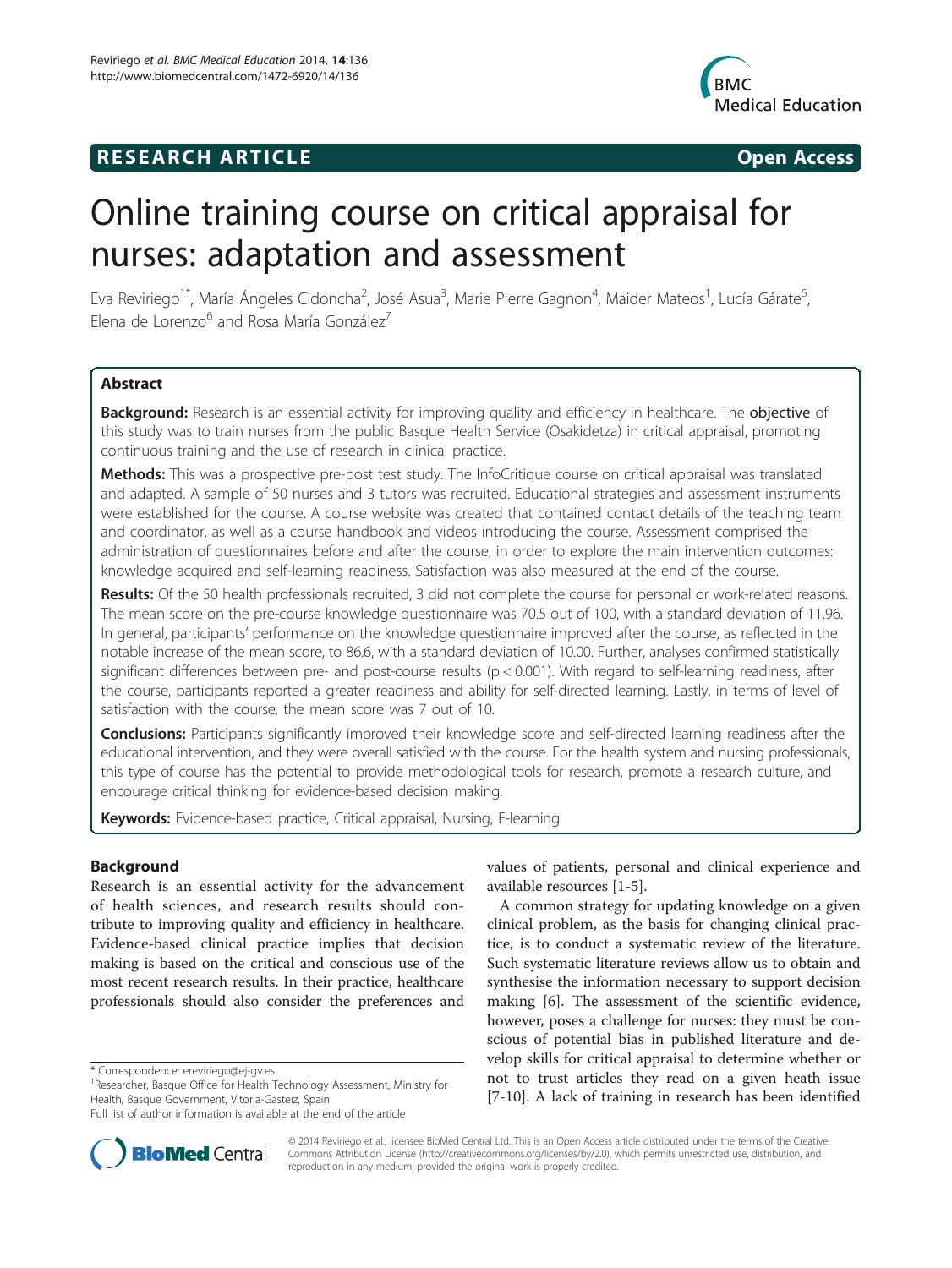as one of the most important barriers to the use of research findings in nursing practice [\[11-15](#page-8-0)].

The Internet is increasingly used as a platform for learning in health sciences-related disciplines. Thanks to the success of online self-learning resources, the public sector, universities and businesses all recognise the importance of self-learning abilities, as a necessary workplace skill in the 21st century [[16-20\]](#page-8-0). Indeed, selfdirected learning, the autonomous activity of students by which they take on responsibility for their own training, is widely considered the most suitable approach to ensure that professionals are up-to-date and informed about the scientific literature relevant to their professional practice. Accordingly, self-directed learning has been recommended to achieve effective and efficient training of various health professionals [\[21\]](#page-8-0). In nursing self-directed learning has been shown to increase knowledge, positive attitudes and behaviour related to evidence based practice [\[22,23](#page-8-0)].

Increasing numbers of courses for professional training are available, responding to the need of health professionals to update their knowledge and acquire skills, to continually inform their practice based on scientific evidence and to adapt to new performance requirements. Virtual education, also called e-learning, allows students to choose when to study, this being a good option for motivated individuals who work and want to study during their spare time; it is an excellent tool to help users learn new concepts and consolidate knowledge and skills, thus increasing the independence and motivation of students [[24-29\]](#page-8-0).

Given the lack of research culture in nursing and that a lack of skills in this area is a notable main barrier to evidence-based practice, the Ministry for Health of the Government of the Basque Country considered it a priority to develop an online training course to strengthen the relationship between research and clinical practice among nurses.

The general aim of this study was to train nurses from the public Basque Health Service (Osakidetza) in critical appraisal, promoting continuous training and the use of research in clinical practice.

The specific objectives included: 1) to increase knowledge of nurses in the use of critical appraisal skills for use of research; 2) to assess readiness for the use of e-learning as a learning platform; and 3) to investigate the satisfaction with the course, both its content and methods.

# Methods

This was a prospective pre-post study. In order to determine the level of association between the educational intervention and the study variables, questionnaires were administered before and after the critical appraisal course.

# Assessment of e-learning education programs of critical appraisal

A literature search was conducted on educational interventions for critical appraisal skills. Laval University offers educational courses on this subject for different health disciplines including medicine and nursing. Specifically, the InfoCritique program trains students in critical appraisal of scientific literature, with assessments based on tests about the content of each course module.

Our research team evaluated the contents and usefulness of InfoCritique with a view to adapting it to our setting.

#### Translation and cultural adaptation of InfoCritique

The InfoCritique program was originally developed in French at Laval University (Quebec, Canada) by the Faculty of Medicine and adapted for nursing by the Faculty of Nursing [[30](#page-8-0)]. A team of two health professionals from the Universidad del Valle in Colombia, both bilingual with Spanish as their mother tongue and with experience of working with scientific literature, translated the materials of the InfoCritique platform from French to Spanish, and coordinated with a team from the University of the Basque Country for the adaptation of all the theoretical models and case studies into Spanish.

This translation was then adapted to Castilian Spanish in order to make it easier to understand by the target population, checking whether the vocabulary was suitable and the items were culturally applicable. We also assessed the conceptual equivalence and clarity of each of the course modules.

The translation and adaptation process of the Infocritique modules was made following the various stages of cross-cultural validation and has been described in detail elsewhere ref. [[31](#page-8-0)].

#### Study population

The target population was composed of nurses from different areas of the Basque Health Service-Osakidetza (primary care, specialised care and mental health) with basic knowledge of research methodology. Participants were selected through various Departments of Nursing, requesting their collaboration to identify working nurses with an academic degree in Nursing who had a basic knowledge of research and were interested in learning more about it and willing to participate in the educational intervention.

#### Sample size

The sample size for this study was determined by the number of tutors (three) available from the research team to monitor the educational intervention and by the number of nurses interested in participating who met the inclusion criteria and were therefore eligible to be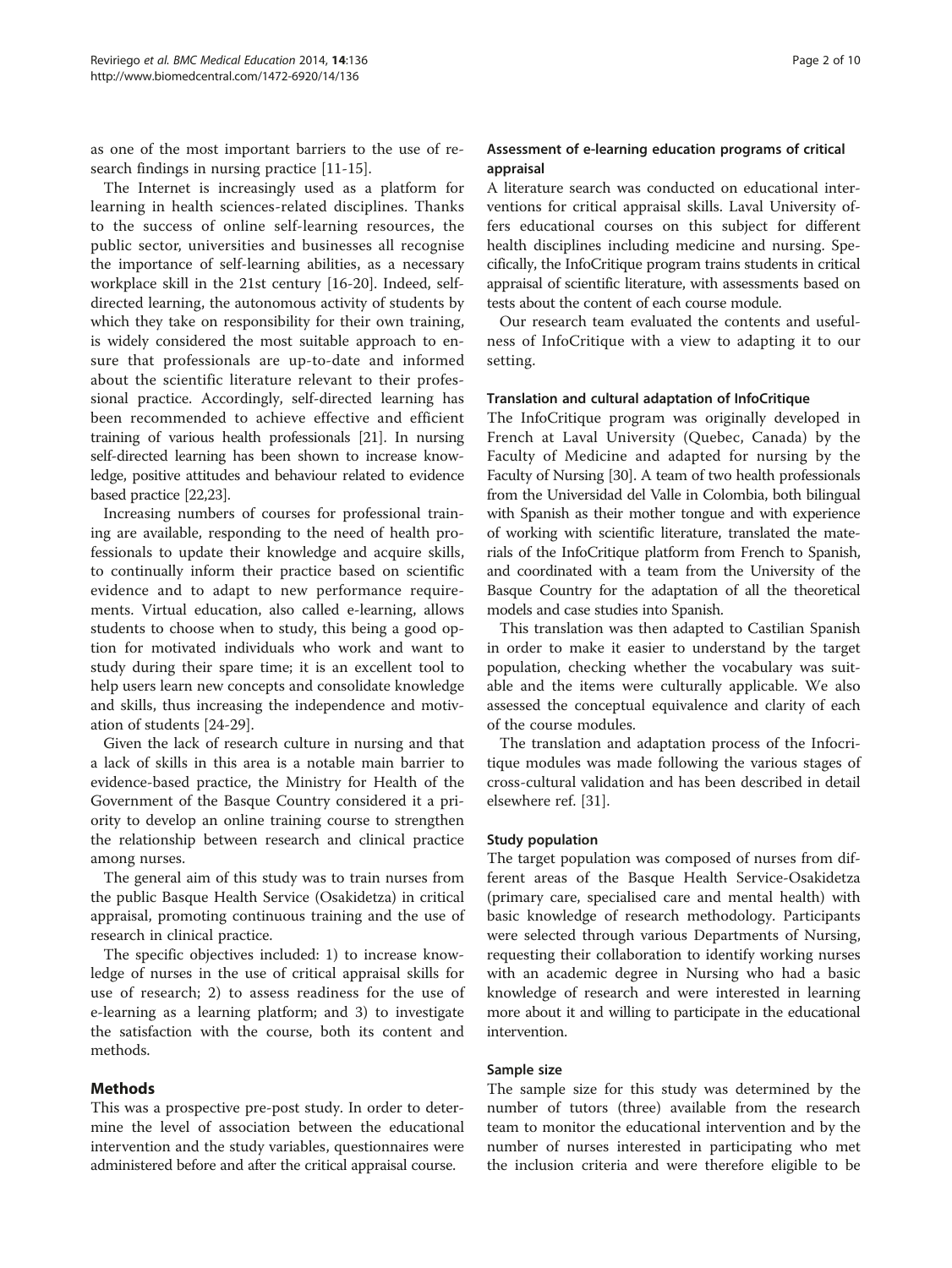recruited. As a consequence, we did not calculate the sample size a priori; rather we used a convenience sample size of 50 nurses. Participation in the study was voluntary, and participants received continuing education credits for completing modules.

# Description of the intervention

The InfoCritique program trains students in the critical appraisal of scientific literature and assesses them based on tests focusing on the content of each module. The four self-directed learning modules available in Spanish cover 1) clinical trials; 2) systematic reviews; 3) diagnostic tests; and 4) qualitative studies.

Every module begins with some basic information about the type of research study under consideration and associated methods. Then, there are one or more exercises focused around a clinical case. For each clinical case, students are presented with a scientific article reporting a study of the design covered in the module. Students have to read the article and use a critical appraisal grid adapted to each study design in order to appraise the study. Each module also provides interactive links to supplementary information, such as a glossary and additional references. Finally, students have to complete an assessment test and a satisfaction form for each module, which is used as feedback for the tutors [[32](#page-9-0)].

The 50 nurses recruited had to take the aforementioned 4 modules of online training related to critical appraisal skills. They were informed that each module required 6 hours of student work. It was explained that the platform had online content with interactive and dynamic assessments that must be passed to obtain the official diploma for the course.

Throughout the process, the participants could receive methodological support through the computer program itself and via e-mail. The three tutors were responsible for approving the course content, answering questions, and monitoring progress of students through the course, and compiling a report on students' questions after completion of the course. The nurses were assessed before and after the educational intervention to determine the impact of the course on a specific list of outcome measures.

A course website<http://infocritique.wordpress.com/> was created to support students throughout the course, with information about the teaching methods and how to directly access the Spanish InfoCritique educational platform. In addition, the website provides the following: a main page introducing the course, a page with contact details of the team coordinating the course and tutors, introductory videos from all the institutions involved, and a course handbook with information about the objectives, practicalities and assessment of the course.

# Outcome measures

The following three instruments were used for evaluating the online training pilot (for translations of corresponding questionnaires see Additional files [1, 2, 3\)](#page-7-0):

- Skills acquired, assessed using a knowledge assessment questionnaire administered before and after taking the online training course. For this, an ad hoc questionnaire was drawn up with 20 questions to test students' knowledge of the contents of the training course. These 20 questions were randomly selected from the final assessment tests included in each of the four modules. From each module, five questions were incorporated.
- Self-learning ability, using the Self-Directed Learning Readiness Scale for Nursing Education (SDLRSNE) [[33-35\]](#page-9-0). We obtained permission from Fisher, King and Tague (2001) to translate the Self-Directed Learning Readiness Scale [\[33](#page-9-0)]. The translation was then made into Spanish consulting both the original version in English and the French version used at Laval University. The questionnaire, composed of 40 items divided into 3 subscales, Self-management (13 items), Desire for learning (12 items) and Self-control (15 items), was administered before and after the course. In this research, the self-directed learning readiness was measured using the 40 items of the SDLRSNE rated on 5-point Likert scales ranging from strongly disagree to strongly agree. The Spanish version of the SDLRSNE scale was validated following the steps proposed by Vallerand for transcultural validation [\[36](#page-9-0)].
- Satisfaction, measured in two ways.
- After finishing each module, with a structured questionnaire composed of 10 closed questions plus a space for comments on the contents, platform and time spent.
- At the end of the programme, with an *ad hoc* satisfaction questionnaire, composed of 20 items to assess the following factors: practicalities of the course and the methodology, content of the modules, characteristics of the website and overall impression.

A specific questionnaire was also designed to collect data on participants' socio-demographic characteristics, covering gender, age, year of completion of their first nursing diploma, level of education, number of hours devoted to research training, whether they put into practice methodological research knowledge, and current position (Additional file [4](#page-7-0)).

#### Method for distributing the questionnaires

The aforementioned assessments were combined into two batteries of questionnaires, one administered before and one after completing the course. Specifically, before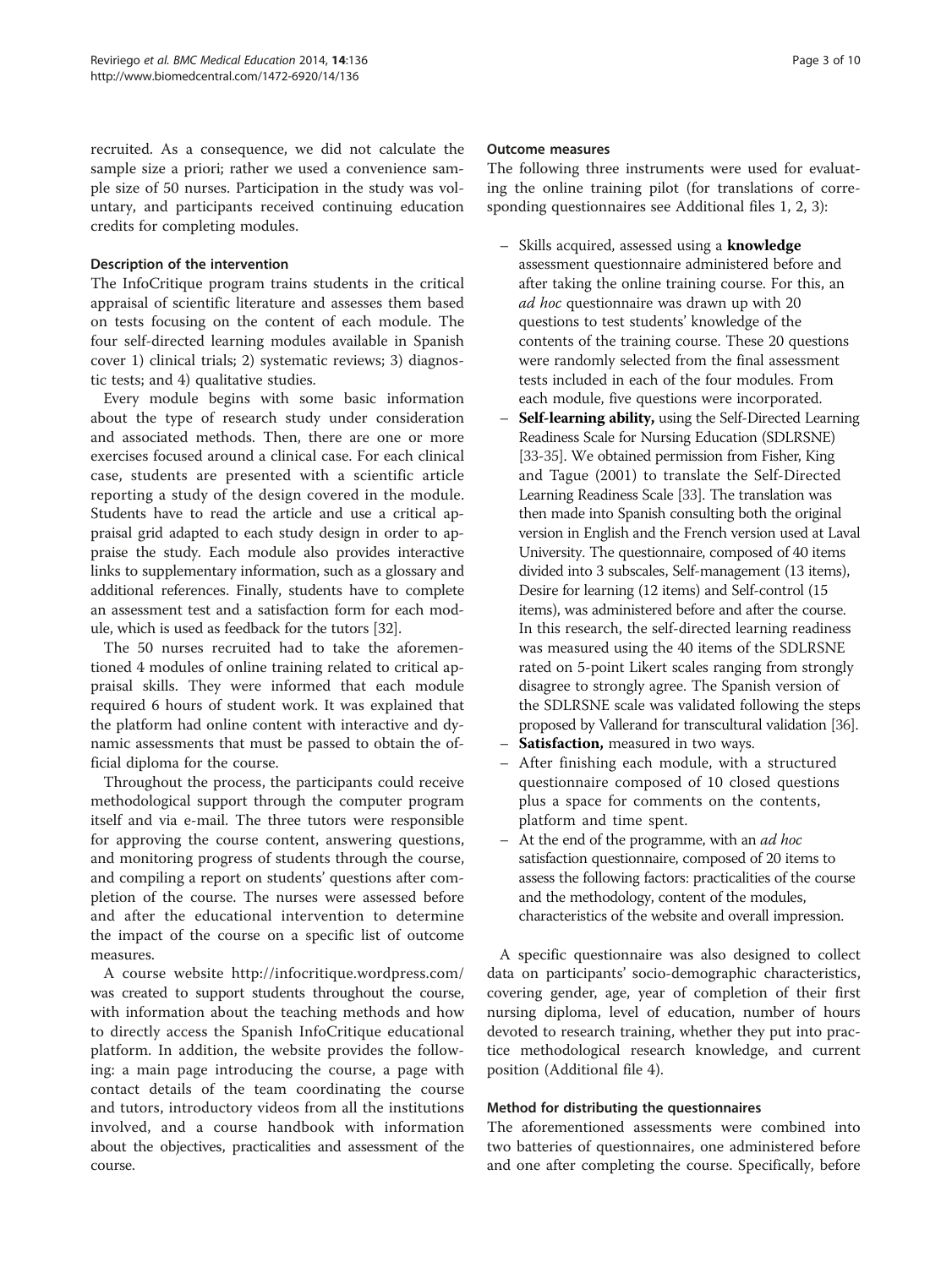the course, nurses were asked to complete two questionnaires: the knowledge questionnaire and the SDLRSNE; and after the course, they were asked to repeat the same two questionnaires and, in addition, to fill out a final satisfaction questionnaire. Note that this last questionnaire also included open-ended questions allowing participants to comment on various aspects of the modules.

The questionnaires were implemented using an online survey management system that ensured the confidentiality of the responses. A personalised link was sent to each of the 50 participants, explaining the purpose of the questionnaires and indicating the deadline for submitting their responses. Two reminders were sent to request completion of these questionnaires.

# Data analysis

For each of the outcome measures we performed twostage statistical analysis:

- Description of the data: A descriptive analysis of the responses to each of the questionnaire items before and after the intervention was conducted. Measures of central tendency (mean and median) and dispersion (standard deviation) were calculated for quantitative data and frequencies/percentages for qualitative variables. In both cases, the presentation of the results includes graphical representations to help visualise the data.
- Pre-post comparison: To assess whether there were statistically significant differences before and after the course the following tests were performed in accordance with the nature of the variables: for qualitative variables, the McNemar test; and for quantitative variables, a Student's t-test for paired samples or the Wilcoxon tests depending on whether data were normally distributed or not. Normality was tested using the Shapiro-Wilk test. The confidence level was set at 95%.

In the case of the SDLRSNE score, we measured the internal consistency of the instrument using Cronbach's alpha both for the overall questionnaire and for its three subscales (Self-management, Desire for learning and Self-control).

Finally, univariate general linear models were built to assess the association of some variables, such as previous training and computer skills, with pre-post course changes in scores on the knowledge questionnaire, and with satisfaction scores. Specifically, these models involved hypothesis testing for the correlation coefficient when the independent variable was quantitative and one-factor ANOVA when it was qualitative.

All the statistical analyses were performed using IBM SPSS Statistics (version 19).

#### Ethical considerations

Nurses participated in the study voluntarily. It was understood that they had agreed to participate once they had been told about the objectives of the study and what participation would involve, given written approval and completed the pre-course questionnaire.

Abandonment of the study was not penalised in any way, and the identity of any individuals who dropped out was kept confidential. Further, steps were taken to safeguard the anonymity of participants and confidentiality of the data, throughout the process. Specifically, codes were used in place of identifying data and it was ensured that samples of text taken from answers to open questions did not include information that might help to identify the corresponding participant. Indeed, all the information related to the study was kept confidential, only members of the research team having access to it. Ethical approval was not required given that the study was an evaluation of a learning activity.

# Results

# Socio-demographic

Of the 50 people who started the course, 46 were women and 4 men. This sex ratio in the sample (92% vs. 8%) can be attributed to greater representation of women in health professions in Spain, especially in nursing. In 2011 (the most recent data from the Spanish National Statistics Institute), the college of health professionals with highest percentage of women was that for nurses (84.0%, the figure for midwifes being 93.9%) followed by pharmacists (70.0%) (INE 2011). The distribution of participants by age group was relatively balanced, over a third of participants (38%) being between 41 and 50 years of age. All the nurses had an academic degree and 84% of the sample was working in a clinical setting, 12% in management and 4% in teaching.

Of the 50 people who started the course, 3 did not finish it for personal or work-related reasons. These three people were women aged between 50 and 54 years old who reported in the pre-course questionnaire that they had very little experience of research-related training.

#### Knowledge

Figure [1](#page-4-0) combines the results obtained for each of the 20 questions on the knowledge questionnaire before and after the course, facilitating the comparison and visualisation of the changes. First, it is clear that there were issues about which participants already had considerable knowledge prior to the study. In particular, more than 90% of them gave correct answers to questions such as "In a systematic review, researchers should always try to identify differences between the studies considered" (item 6), "The sample size is important in the evaluation of the validity of a test" (item 15), and items related to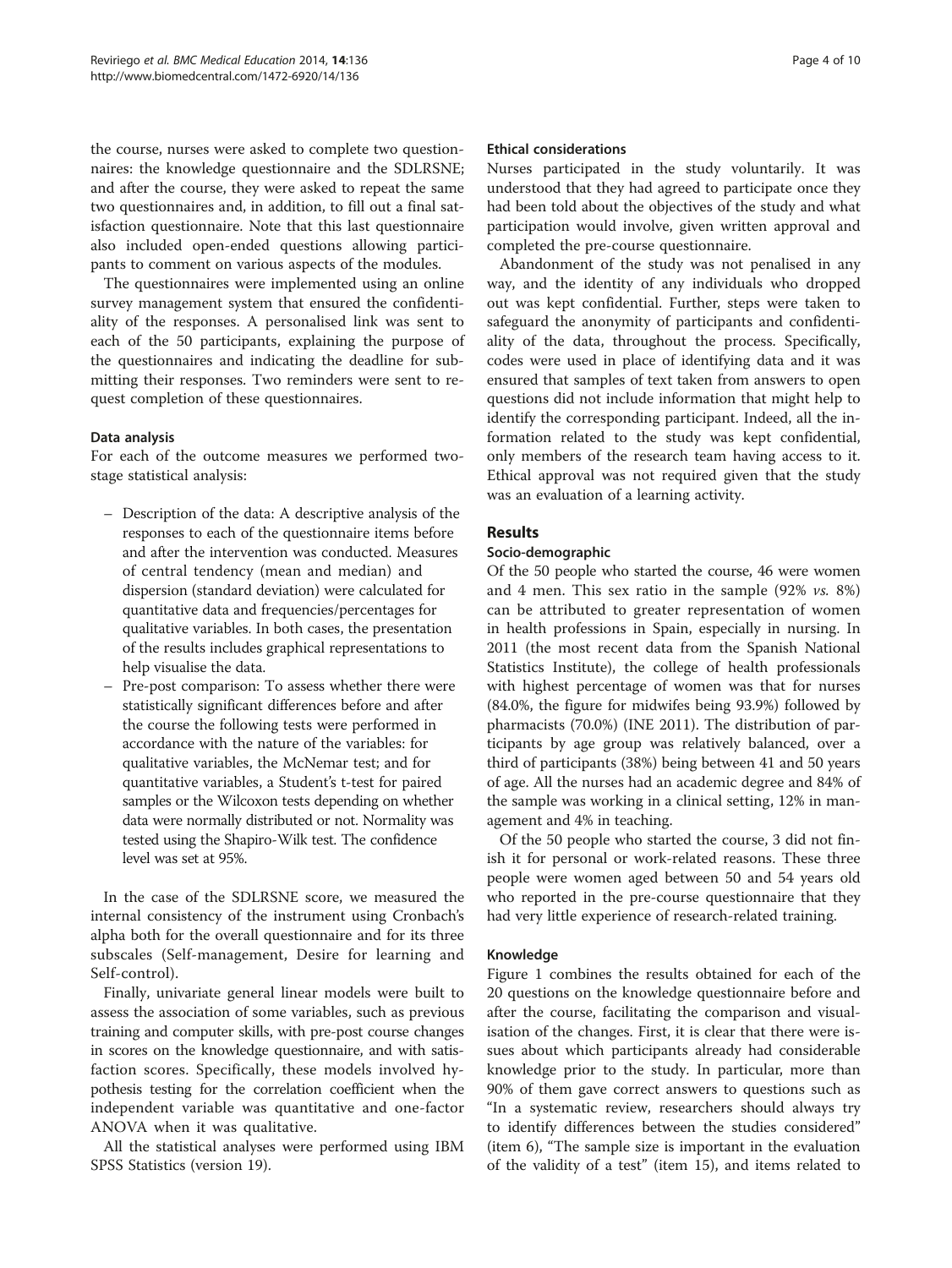<span id="page-4-0"></span>

qualitative research (items 16, 17 and 18). In other areas, however, less than half of the participants gave correct answers. For instance, they had pre-course gaps in their knowledge for questions 2, 8, 11 and 12 related to epidemiological concepts (significance or sensitivity and specificity).

Second, the figure also clearly illustrates that the nurses' results improved. In fact, after the course, only one question (question 11: sensibility and specificity) was answered incorrectly by more than 30% of participants. In this question, the percentage of correct answers was very low (14.9%), and this made the research team wonder whether the question itself might have been confusing or the related content insufficiently clear in the course.

The mean score on the knowledge questionnaire increased from 70.5 out of 100 (SD 11.96) pre-course to 86.6 (SD of 10.00), and this improvement was statistically significant ( $p < 0.001$ ). Analysing the results item by item, it was found that the questions for which there were statistically significant pre- and post-differences were precisely those in which there were the most errors in the initial assessment, that is, those with the greatest margin for improvement (Table [1](#page-5-0)).

# Self-directed learning ability **Reliability**

The Cronbach's alpha for the complete questionnaire was 0.884, confirming the internal consistency of the scale. The coefficients for each of the subscales of the instrument were also high: 0.821 for Self-management, 0.812 for Desire for learning and 0.742 for Self-control. We confirmed that these coefficients were not very sensitive to the removal of single items from the subscales,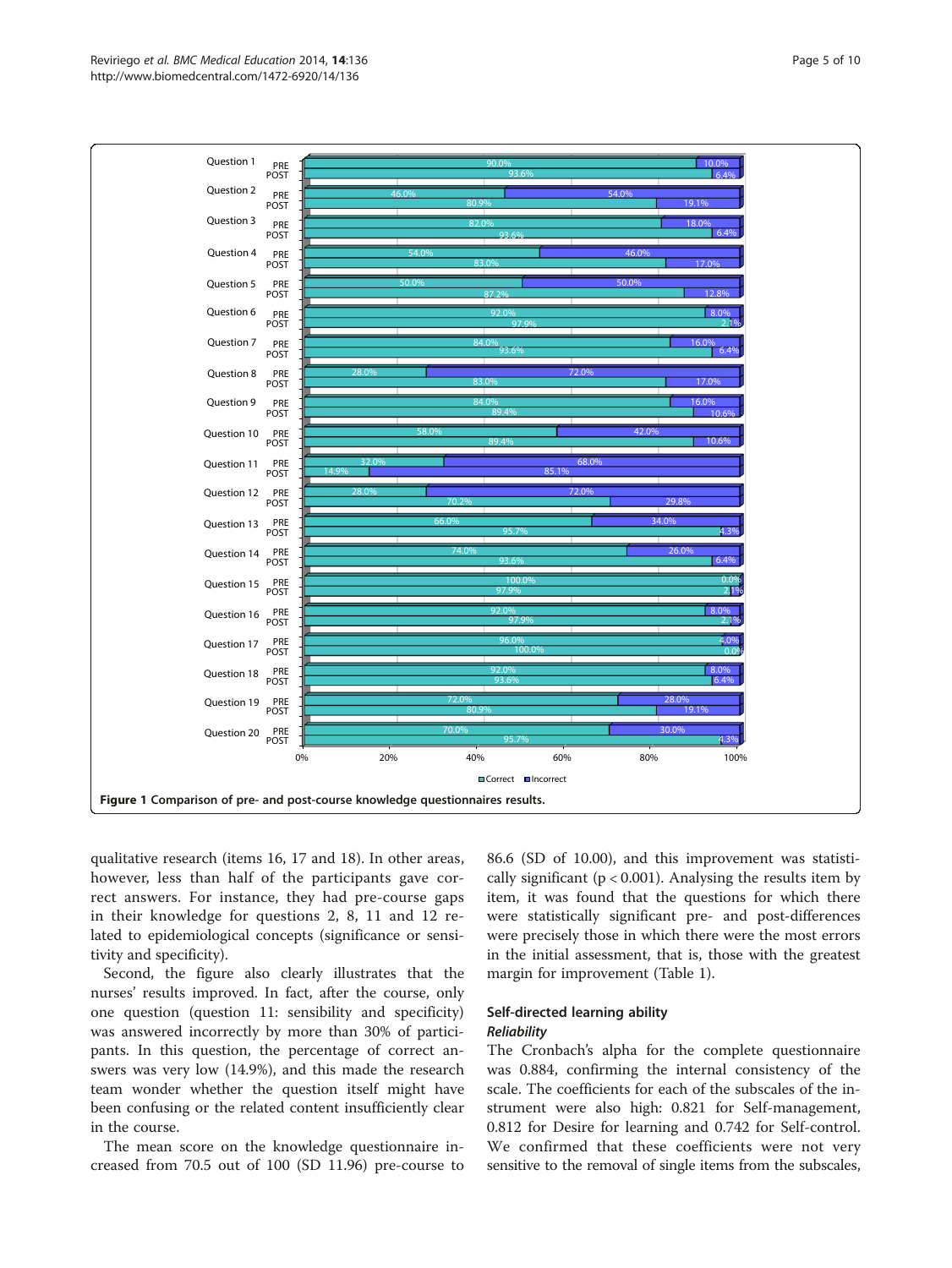<span id="page-5-0"></span>Table 1 Comparison of pre- and post-course knowledge questionnaire scores (McNemar test)

|                    | Statistic | p-value    |                    | <b>Statistic</b> | p-value    |
|--------------------|-----------|------------|--------------------|------------------|------------|
| <b>Ouestion 1</b>  | 0.167     | 0.687      | <b>Ouestion 11</b> | 3.857            | 0.078      |
| <b>Ouestion 2</b>  | 125       | $< 0.001*$ | <b>Ouestion 12</b> | 17.391           | $< 0.001*$ |
| <b>Ouestion 3</b>  | 3.125     | 0.07       | <b>Ouestion 13</b> | 12.071           | $< 0.001*$ |
| <b>Ouestion 4</b>  | 9.6       | $0.001*$   | <b>Ouestion 14</b> | 6.75             | $0.006*$   |
| Ouestion 5         | 13.47     | $< 0.001*$ | <b>Ouestion 15</b> |                  |            |
| <b>Ouestion 6</b>  | 0.8       | 0.375      | <b>Ouestion 16</b> | 0.5              | 0.5        |
| <b>Ouestion 7</b>  | 08        | 0375       | <b>Ouestion 17</b> |                  |            |
| <b>Ouestion 8</b>  | 12.5      | $< 0.001*$ | <b>Ouestion 18</b> | 0.25             | 1          |
| <b>Ouestion 9</b>  | 0.8       | 0.375      | <b>Ouestion 19</b> | 1.067            | 0.302      |
| <b>Ouestion 10</b> | 10.56     | $0.001*$   | <b>Ouestion 20</b> | 7.69             | $0.003*$   |

\*The number of correct answers increased significantly after the course.

the value of Cronbach's alpha remaining stable after removing one of the questions.

As can be observed in Figure 2, there was a high readiness for self-directed learning before the course, the options "agree" and "totally agree" being selected by most participants for most of the items on the scale. Only for items 5 and 34 were one of these two response options selected by less than 50% of participants. The total scores ranged from 136 to 183 out of 200, with a mean of 157.92 (SD: 14.48), reflecting the overall good level of readiness for self-directed learning among participants at baseline.

As shown in Figure [3,](#page-6-0) the pattern of post-course answers was very similar to that observed before the course, but on most items there was a slight increase in the percentage of participants selecting "totally agree". The mean post-course score was 163.06 (SD 13.71), more than 5 points higher than the pre-course score, and this difference was statistically significant (Student's t-test for paired samples, p < 0.001). These results indicate that after the course participants felt more empowered and had an even greater readiness for self-directed learning.

#### Satisfaction

#### Participation and contents

The satisfaction questionnaire results (Figure [4](#page-6-0)) showed that the response to the course was very good in terms of variables related to participation. In general, participants reported good or very good levels of motivation and commitment. On the other hand, 25% of them recognised that they had not assimilated the content very well (low to moderate rating).

In general, the four modules of the course were considered to be adequate or very adequate in terms of content (Figure [5\)](#page-7-0). Notably, however, a quarter of participants considered that the diagnostic tests module was not adequate.

We detected some difficulties related to continuing with the course due to insufficient pre-course knowledge, especially with regards to statistics. Although not many of the participants would have added new modules, several areas such as literature searches and types of experimental design were mentioned as possible additional content. Suggestions included the creation of a forum to improve communication between participants as well as between participants and tutors, and more explanations of the statistical concepts.

Despite the module on diagnostic tests being considered the most difficult, it was one of the most popular. The module on qualitative studies was also popular and many participants also appreciated the usefulness of the case reports module.

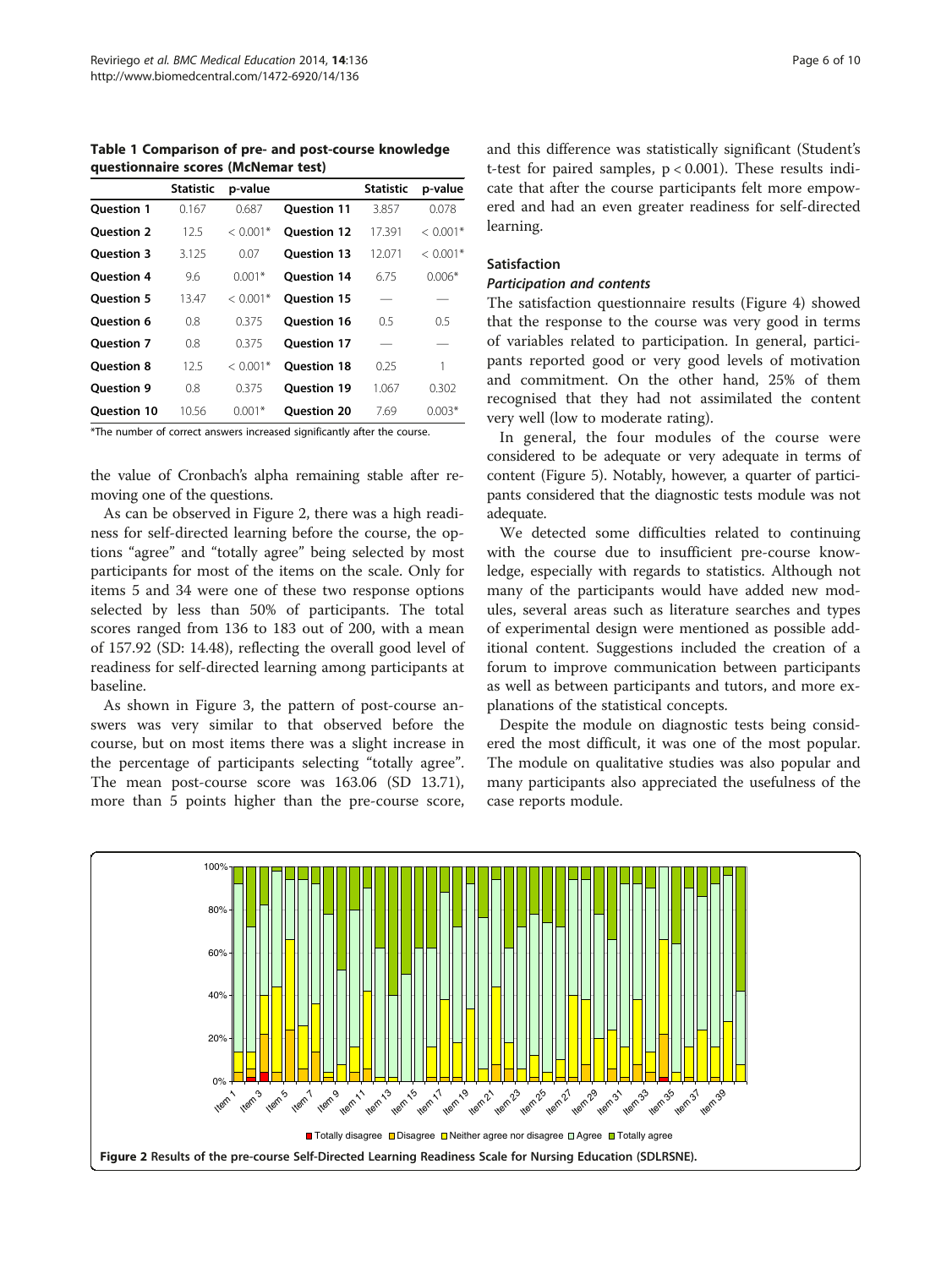<span id="page-6-0"></span>

# Characteristics of the website

The most valued characteristics of the website were that it was simple and user friendly, loaded rapidly, interactive and well structured. On the other hand, the design was considered weak, not being very attractive and lacking a space for interaction between tutors and participants. The great majority of participants thought that navigation of the website was easy and was no obstacle to the practical functioning of the course. Overall, there was a high level of satisfaction with the website.

#### Overall rating of the course

At the end of the questionnaire, participants were asked to rate the course overall; the mean obtained was 7, with scores ranging from 2 to the maximum of 10.

# **Discussion**

This quasi-experimental study demonstrates that the self-directed educational intervention under study was effective in increasing the knowledge and skills of nurses in relation to evidence-based practice. The findings of this study are consistent with other similar studies that have demonstrated that training in evidence-based

practice is necessary. They also highlight that such educational interventions should consider not only increasing knowledge and skills, but also how to transfer them into practice in the workplace and have an impact on health outcomes in patients [\[20,21\]](#page-8-0).

Our assessment of this online course showed that: 1) nurses did significantly improve their overall knowledge score after the educational intervention; 2) their self-assessment suggested a greater readiness and skills for self-directed learning after the course; and 3) they were, in general, satisfied with the course, giving it a rating of 7 out of 10. A high satisfaction rate with web-based education for nurses was also identified in the systematic review of Du et al. [\[37\]](#page-9-0).

In the post-course questionnaire, participants commented on the usefulness of the course for clinical practice and professional development. These findings are consistent with the three key predictors of satisfaction with web-based training in continuing education discussed in Atreja et al. [\[38\]](#page-9-0): effectiveness of the instructional design, website usability and course usefulness.

While some participants found it difficult to put the knowledge acquired into practice, others reported feeling

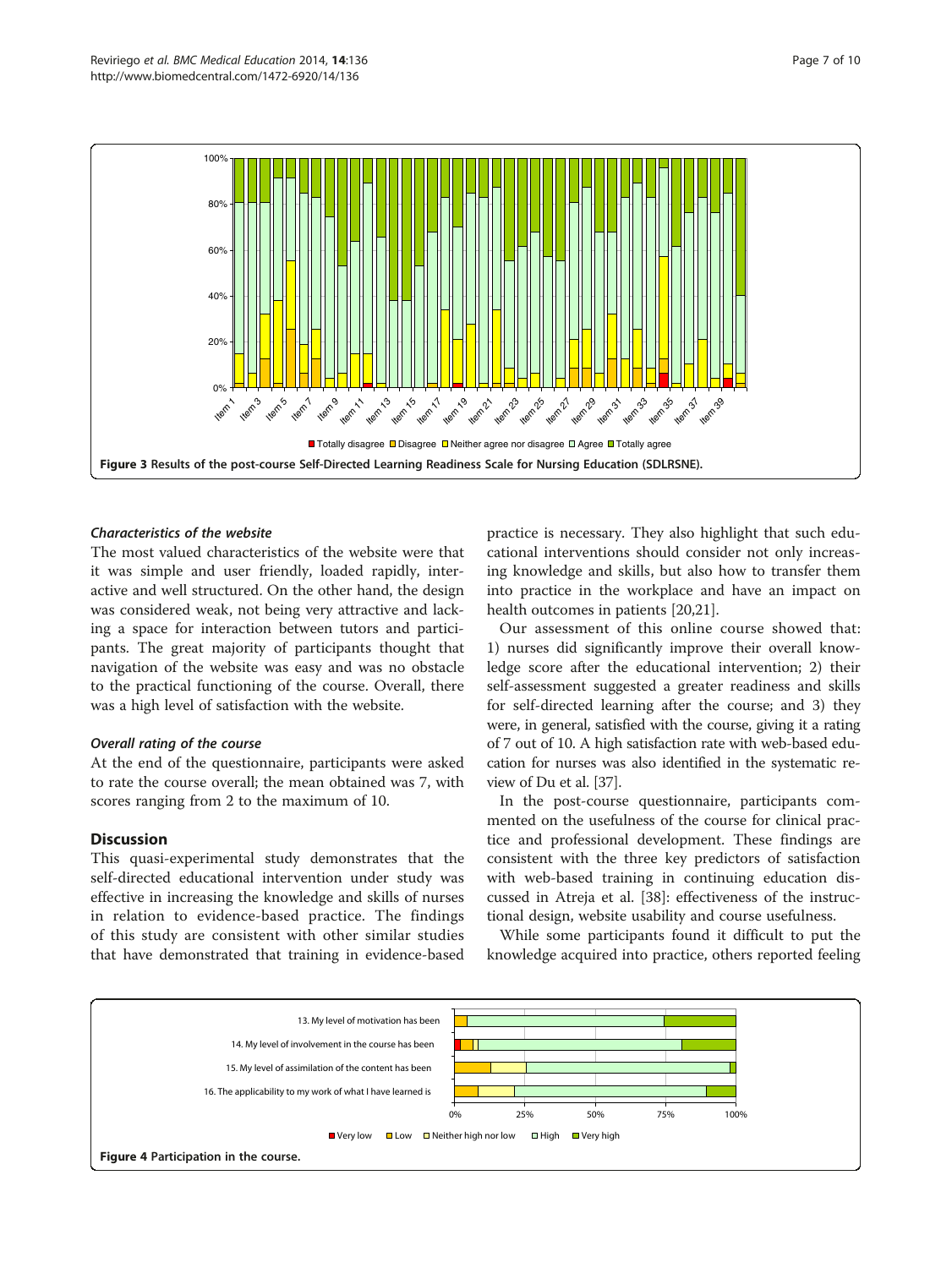<span id="page-7-0"></span>

that they were able to transfer this knowledge to colleagues, they had started to question the validity of scientific papers and, by the end of the course, their attitude towards evidence-based practice had changed. On this basis, we conclude that this course does provide useful tools related to research methodology and promote a research culture in nurses, as well as a critical approach to decision making based on scientific evidence.

This study confirms that e-learning is an effective method for continuous training, providing greater independence with regards to organisation of the learning time, as shown in the literature [[12-14,23\]](#page-8-0). On the other hand, in-person training sessions to discuss doubts may be necessary for some learners. Further, several of the participants reported the need for greater tutor-student interaction and proposed the creation of a virtual forum for improving communication between them. In this study, students only had contact with tutors and the coordinating team by email, and this may have limited the interaction between all the agents involved; this might explain the feeling of a need for in-person sessions.

E-learning is recognised as a type of training that gives great independence and flexibility for studying [[18\]](#page-8-0), and moreover, this study shows positive results in terms of the knowledge acquired and satisfaction. For these reasons, the implementation of this course is justified from economic and organisational points of view. It is now necessary to develop long-term strategies to ensure that the knowledge and skills acquired for critical appraisal are not lost over time and can be applied in daily practice.

Findings from this study could be transferable to similar nurse populations, but more research should be conducted to evaluate the effects of self-directed course in nurses in other settings. This research also contributes to the knowledge of e-learning in continuing education in nursing by providing a specific method for the evaluation of an web-based learning course.

# Limitations

A first limitation of this pilot study is the lack of control group and random assignment, which limit the strength of conclusions that can be drawn about the the effectiveness

of the online self-learning modules on critical appraisal skills. However, the pre-test measures provide a comparative baseline for some of the data.

A second limitation is the small size. We sought to obtain a convenience sample of 50 nurses in our setting. However, three nurses withdrew from the study before completing all modules.

Finally, we did not set a threshold for a meaningful point score change in the SDLRSNE score a priori. In future studies, it would be interesting to establish such criteria to assess whether the differences between pre and post intervention scores are important in practice.

#### Conclusions

The results of this study demonstrate that e-learning could be an effective approach for continuous professional development for nurses to increase their knowledge of research methodology, as well as help them develop a critical approach to decision making based on scientific evidence. The success of this learning method was reflected in both the assessment of the online course and the enthusiasm of participants.

The main conclusions in the areas assessed were that nurses significantly improved their knowledge score and self-directed learning readiness after the educational intervention; and they were overall satisfied with the course.

This educational intervention responds to the need for specific training in critical appraisal skills in these healthcare professionals, to emphasize and strengthen the relationship between research and clinical practice and promote a research culture in nursing. The study enabled us to assess whether the course meets these training requirements and identify areas for improvement.

#### Additional files

[Additional file 1:](http://www.biomedcentral.com/content/supplementary/1472-6920-14-136-S1.doc) Knowledge Questionnaire. [Additional file 2:](http://www.biomedcentral.com/content/supplementary/1472-6920-14-136-S2.doc) Self-Directed Learning Readiness Scale for Nursing Education (SDLRSNE). [Additional file 3:](http://www.biomedcentral.com/content/supplementary/1472-6920-14-136-S3.doc) Satisfaction Questionnaire.

[Additional file 4:](http://www.biomedcentral.com/content/supplementary/1472-6920-14-136-S4.doc) Socio-demographic Questionnaire.

#### Competing interests

The authors have no conflicts of interest to declare in relation to this manuscript.

#### Authors' contributions

ER and MAC participated in all aspects of the study, coordinating the different stages of the study. JA and MPG were involved in the conception of the study, and the translation of the learning modules, as well as being in charge of the institutional relationships. EDL, LG and RG contributed to the design of the study and participated in the review of the contents of the course, tutoring students. MM conducted the statistical analysis and participated in the interpretation of the study results and review of documents. All authors read and approved the final manuscript.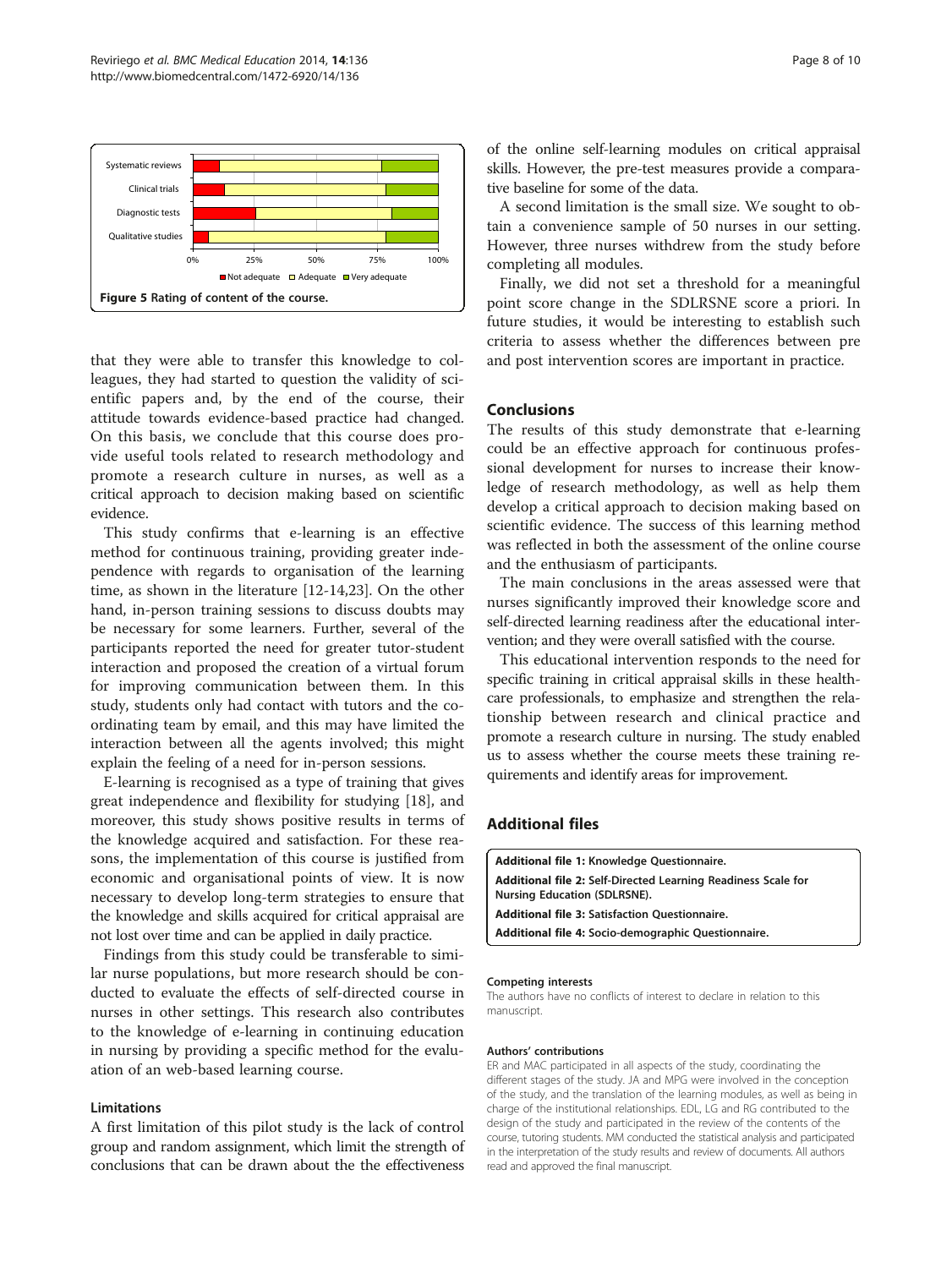#### <span id="page-8-0"></span>Acknowledgements

Ana Belén Arcellares. Basque Office for Health Technology Assessment OSTEBA), Ministry for Health, Government of the Basque Country, Vitoria-Gasteiz, Spain. Asun Gutierrez. Basque Office for Health Technology Assessment (OSTEBA). Ministry for Health, Government of the Basque Country, Vitoria-Gasteiz, Spain. Azucena Santillán. Lecturer at the School of Nursing, University of Burgos, Spain. Begoña Ruiz de Alegría. Lecturer at the School of Nursing, University of the Basque Country, Vitoria-Gasteiz. Consuelo Burbano. School of Nursing, Faculty of Health, University of Valle, Cali, Colombia. Johanne Gagnon. Faculty of Nursing, Laval University, Québec, Canada. Juliana Álvarez. School of Medicine, Faculty of Health, Universidad del Valle, Cali, Colombia. Michel Labrecque. Department of Family Medicine and Emergency Medicine, Faculty of Medicine, Laval University, Québec, Canada. Nagore Martínez de Aguirre. Nurse at the Araba University Hospital. Assistant lecturer at the School of Nursing, University of the Basque Country, Vitoria-Gasteiz. Rosana Fuentes. Basque Office for Health Technology Assessment (OSTEBA), Ministry for Health, Government of the Basque Country, Vitoria-Gasteiz, Spain. Sylvain Ouellet. Department of Family Medicine and Emergency Medicine, Faculty of Medicine, Laval University, Québec, Canada. We are grateful to all those who have participated and collaborated in this study, especially, students and the Osakidetza Department of Nursing.

#### Author details

<sup>1</sup> Researcher, Basque Office for Health Technology Assessment, Ministry for Health, Basque Government, Vitoria-Gasteiz, Spain. <sup>2</sup>Lecturer and Nursing Researcher in the Basque Health Service-Osakidetza, Vitoria-Gasteiz, Spain. <sup>3</sup>Head of Basque Office for Health Technology Assessment, Ministry for Health, Basque Government, Vitoria-Gasteiz, Spain. <sup>4</sup>Associate Professor. Faculty of Nursing Sciences, Université Laval, Québec, Research Centre of the Centre Hospitalier Universitaire de Québec, Québec, Canada. <sup>5</sup>Nursing Research Supervisor, Araba University Hospital, Basque Health Service-Osakidetza, Vitoria-Gasteiz, Spain. <sup>6</sup>Associate Professor, School of Nursing of Vitoria-Gasteiz, Vitoria-Gasteiz, Spain. <sup>7</sup>Subdivision of Quality, Office for the Strategy of Chronicity, Basque Health Service-Osakidetza, Vitoria-Gasteiz, Spain.

#### Received: 19 July 2013 Accepted: 30 June 2014 Published: 5 July 2014

#### References

- 1. Alahdab F, Firwana B, Hasan R, Sonbol MB, Fares M, Alnahhas I, Sabouni A, Ferwana M: Undergraduate medical students' perceptions, attitudes, and competencies in evidence-based medicine (EBM), and their understanding of EBM reality in Syria. BMC Res Notes 2012, 5:431.
- 2. Alonso-Coello P, Solà I, Rotaeche R, González AI, Marzo-Castillejo M, Louro-González A, Carrillo R, Velázquez P, García-Velasco G, Calderón C: Perceptions, attitudes and knowledge of evidence-based medicine in primary care in Spain: a study protocol. BMC Health Serv Res 2009, 9:80.
- 3. Phillips AC, Lewis LK, McEvoy MP, Galipeau J, Glasziou P, Hammick M, Moher D, Tilson J, Williams MT: Protocol for development of the guideline for reporting evidence based practice educational interventions and teaching (GREET) statement. BMC Med Educ 2013, 13:9.
- 4. Ilic D, Tepper K, Misso M: Teaching evidence based medicine literature searching skills to medical students during the clinical years - a protocol for a randomised controlled trial. BMC Med Educ 2011, 11:49.
- 5. Ilic D: Assessing competency in Evidence Based Practice: strengths and limitations of current tools in practice. BMC Med Educ 2009, 9:53.
- 6. Facchiano L, Snyder CH: Evidence-based practice for the busy nurse practitioner: part three: critical appraisal process. J Am Acad Nurse Pract 2012, 24(12):704–715.
- López De Argumedo M, Reviriego E, Andrío E, Rico R, Sobradillo N, Hurtado De Saracho I: Revisión externa y validación de instrumentos metodológicos para la Lectura Crítica y la síntesis de la evidencia científica. In Plan Nacional para el SNS del MSC. Servicio de Evaluación de Tecnologías Sanitarias del País Vasco (Osteba). Madrid: Informes de Evaluación de Tecnologías Sanitarias; 2006. [www.lecturacritica.com.](http://www.lecturacritica.com)
- Jakubec SL, Astle BJ: Students connecting critical appraisal to evidencebased practice: a teaching-learning activity for research literacy. J Nurs Educ 2013, 52(1):56–58.
- 9. Jones SC, Crookes PA, Johnson KM: Teaching critical appraisal skills for nursing research. Nurse Educ Pract 2011, 11(5):327–332.
- 10. Taylor RS, Reeves BC, Ewings PE, Taylor RJ: Critical appraisal skills training for health care professionals: a randomized controlled trial. BMC Med Educ 2004, 4(1):30.
- 11. Roxburgh M: An exploration of factors which constrain nurses from research participation. J Clin Nurs 2006, 15(5):535–545.
- 12. Retsas A: Barriers to using research evidence in nursing practice. J Adv Nurs 2000, 31(3):599–606.
- 13. Moreno-Casbas T, Fuentelsaz-Gallego C, González-María E, Gil De Miguel A: Barriers to the utilization of research. A descriptive study of clinical nurses and nurses with experience as researchers. Enferm Clin 2010, 20(3):153–164.
- 14. Ruzafa-Martínez M, López-Iborra L, Madrigal-Torres M: Attitude towards Evidence-Based Nursing Questionnaire: development and psychometric testing in Spanish community nurses. J Eval Clin Pract 2011, 17:664–670.
- 15. Gagnon MP, Légaré F, Labrecque M, Frémont P, Cauchon M, Desmartis M: Perceived barriers to completing an e-learning program on evidencebased medicine. Inform Prim Care 2007, 15(2):83–91.
- 16. Cook DA, Levinson AJ, Garside S, Dupras DM, Erwin PJ, Montori VM: Internet-based learning in the health professions: a meta-analysis. JAMA 2008, 300(10):1181–1196.
- 17. Carbonaro M, King S, Taylor E, Satzinger F, Snart F, Drummond J: Integration of e-learning technologies in an interprofessional health science course. Med Teach 2008, 30(1):25–33.
- 18. Chang HC, Liu CF, Hwang HG: Exploring nursing e-learning systems success based on information system success model. Comput Inform Nurs 2011, 29(12):741–747.
- 19. Hopkins DD: The emergence of online learning in PN Education. J Pract Nurs 2008, 58(4):4–7.
- 20. Mazzoleni MC, Maugeri C, Rognoni C, Cantoni A, Imbriani M: Is it worth investing in online continuous education for healthcare staff? Stud Health Technol Inform 2012, 180:939–943.
- 21. Murad MH, Coto-Yglesias F, Varkey P, Prokop LJ, Murad AL: The effectiveness of self-directed learning in health professions education: a systematic review. Med Educ 2010, 44(11):1057–1068.
- 22. O'Shea E: Self-directed learning in nurse education: a review of the literature. J Adv Nurs 2003, 43(1):62–70.
- 23. Zhang Q, Zeng T, Chen Y, Li X: Assisting undergraduate nursing students to learn evidence-based practice through self-directed learning and workshop strategies during clinical practicum. Nurse Educ Today 2012, 32(5):570–575.
- 24. Gagnon J, Côté F, Mbourou G, Dallaire C, Gagnon MP, Michaud C: The nursing practice informed by research: leader training in health organizations, a promising path. Rech Soins Infirm 2011, 105:76–82.
- 25. Cheek J, Gillham D, Ballantyne A: Using education to promote research dissemination in nursing. Int J Nurs Educ Scholarsh 2005, 2:31.
- 26. Boström AM, Rudman A, Ehrenberg A, Gustavsson JP, Wallin L: Factors associated with evidence-based practice among registered nurses in Sweden: a national cross-sectional study. BMC Health Serv Res 2013, 13:165.
- 27. Kulier R, Coppus SF, Zamora J, Hadley J, Malick S, Das K, Weinbrenner S, Meyerrose B, Decsi T, Horvath AR, Nagy E, Emparanza JI, Arvanitis TN, Burls A, Cabello JB, Kaczor M, Zanrei G, Pierer K, Stawiarz K, Kunz R, Mol BW, Khan KS: The effectiveness of a clinically integrated e-learning course in evidence-based medicine: a cluster randomised controlled trial. BMC Med Educ 2009, 9:21.
- 28. Laizner AM: A research course to promote evidence-based nursing practice. Can Oncol Nurs J 2005, 15(4):256–257.
- 29. Petty J: Interactive, technology-enhanced self-regulated learning tools in healthcare education: A literature review. Nurse Educ Today 2013, 33(1):53–59.
- 30. Cauchon M, Infocritique: Modules d'auto-apprentissage des habiletés de lecture critique et de gestion de l'information. In Centre de formation continue de la Faculté de médecine de l'Université Laval. ; . Available: <http://infocritique.fmed.ulaval.ca/Cours/infocritique/index.aspx>.
- 31. Reviriego E, Cidoncha MA, Asua J, Gagnon MP, De Lorenzo E, Garate L, González R, Mateos M: Adaptación y evaluación de un programa de formación on-line en lectura crítica dirigido a profesionales de enfermería. In Ministerio de Sanidad, Servicios Sociales e Igualdad. Servicio de Evaluación de Tecnologías Sanitarias del País Vasco. OSTEBA: Informes de Evaluación de Tecnologías Sanitarias; 2013.